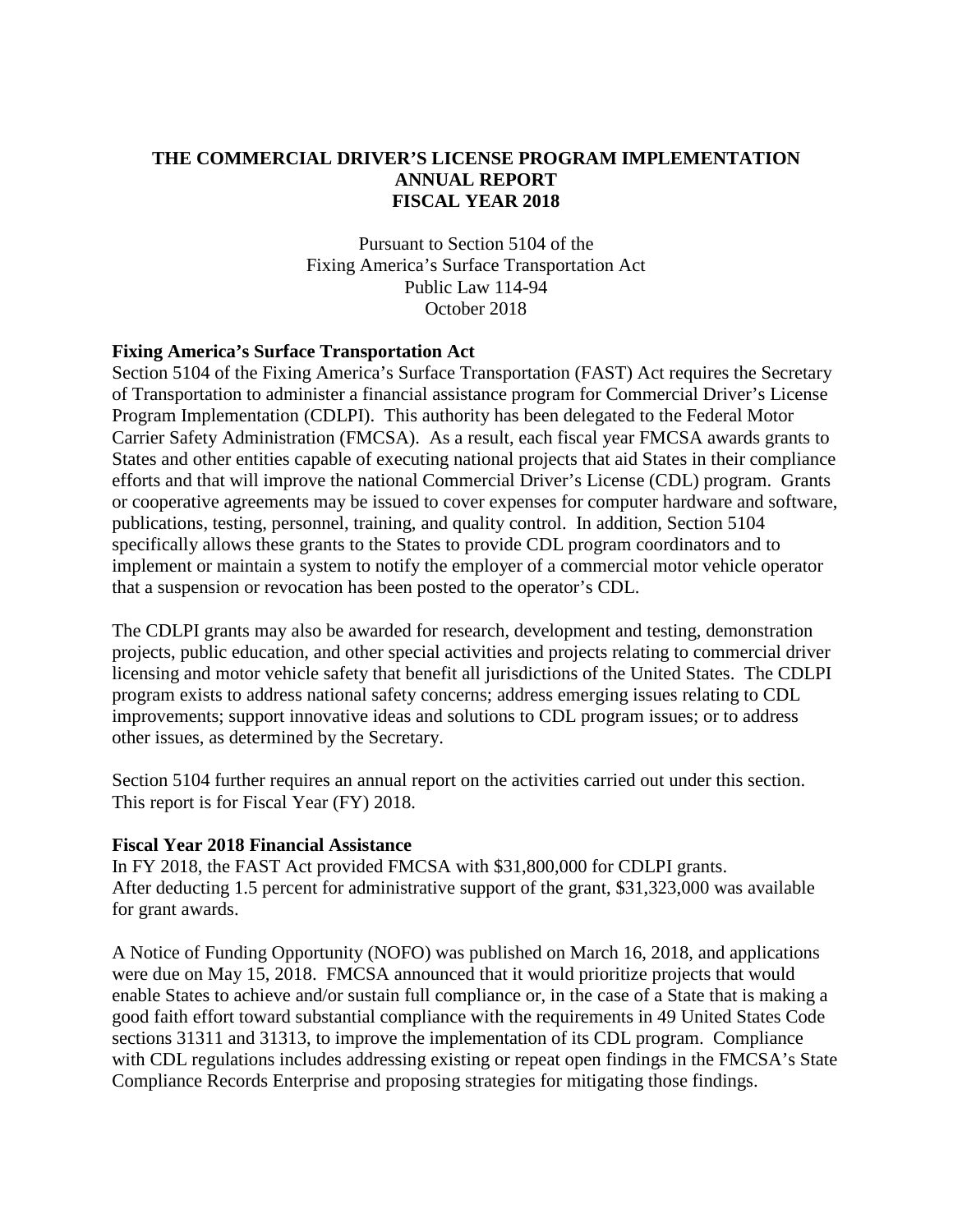In addition, priority was given to applications that also assist States in achieving or sustaining compliance with the requirements of related Federal rulemakings, such as the CDL Testing and Commercial Learner's Permit Standards Final Rule, and the Medical Examiner's Certification Integration Rule.

FMCSA received 64 CDLPI grant applications before the deadline. Of those, 20 applications were ineligible based on the grant program's eligibility requirements or were duplicate applications. In total, 44 CDLPI eligible applications, requesting approximately \$48 million in funding, were evaluated. FMCSA awarded 36 grants totaling \$31,323,000.

The applications were evaluated by a cross-disciplinary team that included FMCSA grant management specialists, technical review panelists, and program officers. The technical/programmatic merits of each proposal were considered and a cost analysis was conducted. FMCSA also considered the risk posed by each applicant, the applicant's past performance with FMCSA (if applicable), and the diversity of technical approaches or methods. Eight applicants did not receive funding because the proposals did not meet the priorities of the Agency.

| Organization                                            | <b>Award Amount</b> |
|---------------------------------------------------------|---------------------|
| Alabama Law Enforcement Agency                          | \$2,311,971         |
| American Association of Motor Vehicle Administrators    | \$5,603,442         |
| Commonwealth of Virginia, Department of Motor Vehicles  | \$147,792           |
| <b>Connecticut Department of Motor Vehicles</b>         | \$1,709,623         |
| Delaware Department of Transportation                   | \$657,392           |
| Executive Office of the Commonwealth of Kentucky        | \$894,140           |
| Florida Department of Highway Safety and Motor Vehicles | \$915,907           |
| Georgia Department of Driver Services                   | \$312,576           |
| <b>Idaho Transportation Department</b>                  | \$173,470           |
| Illinois Secretary of State                             | \$1,420,639         |
| <b>Indiana Bureau of Motor Vehicles</b>                 | \$1,024,100         |
| Indiana Supreme Court                                   | \$483,086           |
| Louisiana - Department of Public Safety                 | \$1,056,703         |
| Mississippi Department of Public Safety                 | \$456,245           |
| Missouri Office of State Courts Administrator           | \$311,718           |
| Motor Vehicles, Nebraska Department of                  | \$70,454            |
| Motor Vehicles, South Carolina Department of            | \$563,717           |
| <b>National Center for State Courts</b>                 | \$1,287,620         |
| <b>National District Attorney Association</b>           | \$1,019,912         |
| NC Department of Transportation Div. of Motor Vehicles  | \$482,357           |
| New Jersey Motor Vehicle Commission                     | \$803,241           |
| New York State Department of Motor Vehicles             | \$3,966,153         |

# **Table 1 – FY 2018 CDLPI Grant Awards**